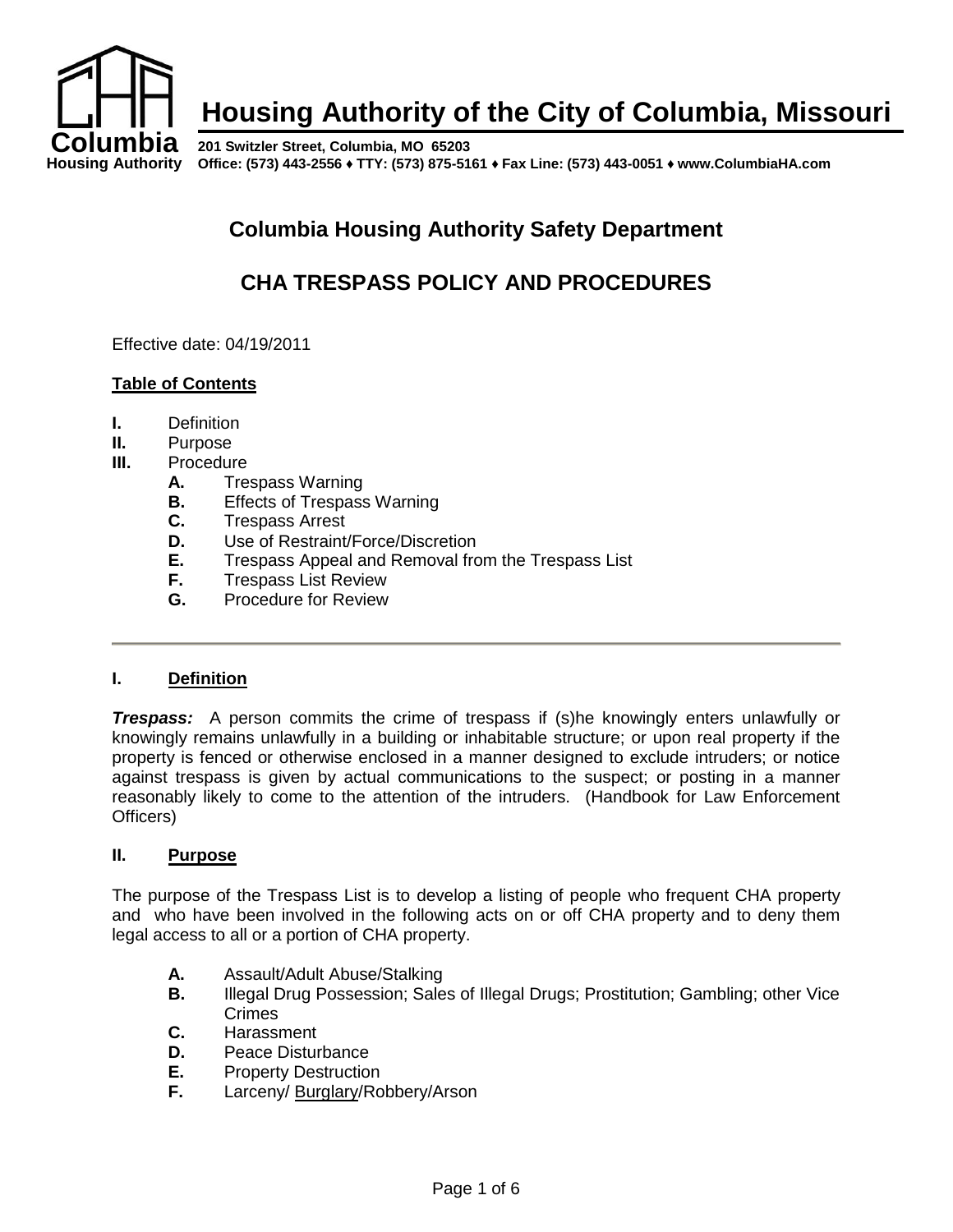- **G.** Weapons Related Offenses
- **H.** Sex Offenses/Child Molestation/Child Abuse
- **I.** Rioting/Refusal to Disperse
- **J.** Ethnic Intimidation
- **K.** Other Criminal Acts
- **L.** Unusual Resident/Guest Behavior (that threatens the health and safety of other residents and CHA employees)
- **M.** Gang member

#### **III. Procedure**

### **A. Trespass Warning**

- **1.** CHA Safety Staff *or a Columbia Police Officer* may, when circumstances warrant, issue trespass warnings to individuals at the request of an involved resident, a CHA employee or upon their own initiative.
- **2.** Upon receipt of information or a complaint or after direct observations, an investigation by the Safety Staff will occur to determine the facts that may warrant a trespass warning being given.
- **3.** When circumstances warrant, an attempt will be made to identify the suspect. This is accomplished by verbally requesting name and other identifying information from the suspect. The suspect is then verbally advised that they must leave CHA property and to not return. The suspect will also be advised that should they return to CHA property they will be arrested and prosecuted for the crime of Trespassing.
- **4.** Whenever possible a Trespass Warning form is filled out. Efforts should be made to give to those receiving a Trespass Warning, a copy of the Trespass Warning along with a card listing all CHA properties.
- **5.** Circumstances vary; therefore the scope of the Trespass Warning may vary. It may be issued for a specific address, a limited number of addresses (such as Oak Towers), or all CHA property. Examples include the following:
	- **a)** Two residents arguing or fighting trespass warnings may be given to each resident for the other's residence.
	- **b)** Residents on the third floor of Paquin Towers are having problems with a fourth floor Paquin Tower resident who is getting drunk and beating on their doors at 2:00 AM in the morning. The fourth floor resident is given a Trespass Warning for only the third floor of Paquin Tower.
	- **c)** A resident living at 700 Allen WW is engaged in the distribution of drugs to the neighborhood and in fact is arrested after a search warrant is served on their apartment. A Trespass Warning is given to the resident for all CHA property except 700 Allen WW, their residence, pending other actions by CHA staff.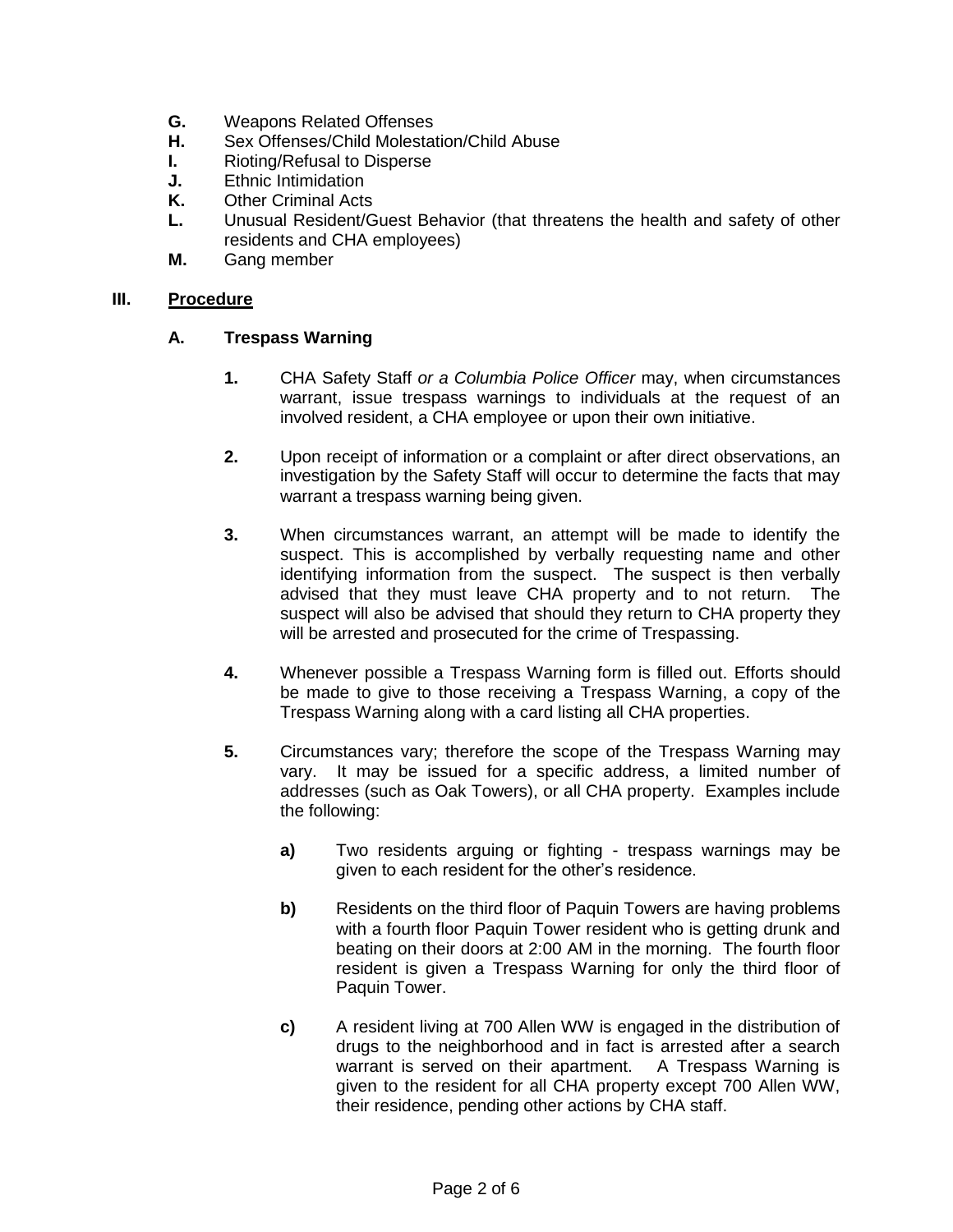**6.** The Trespass Warning form and accompanying detailed report will then be forwarded to the *Director of Safety (DOS)* for review, approval or modification and entry onto the Trespass Warning List (Excel spreadsheet). Following review by the *DOS*, the incident report and warning form will be placed in the Alpha Files for future reference.

### **B. Effects of Trespass Warning**

The giving to a person of a Trespass Warning shall be deemed to be the giving to such person of Legal Notice that he or she is barred and prohibited from entering upon or within any CHA property, to the extent described in such Warning, and any subsequent entry into or upon CHA property in violation of the restrictions set forth in the Trespass Warning shall be deemed to be a Trespass, and shall be reportable to police and other authorities as such, and shall be so reported as such, and shall subject the person to whom the Notice has been given to legal prosecution for Trespass.

### **C. Trespass Arrest**

- **1.** At such time as any Safety Officer observers or is made aware that a person on the Trespass List is on CHA property, the Safety Officer will document and investigate the allegation. When circumstances warrant, the Safety Officer will request a police officer be dispatched to take a report and arrest the trespass suspect.
- **2.** *If the suspect leaves prior to the police officer's arrival, the Safety Officer may follow the suspect until police arrive on scene, at a safe distance and in such a manner not to pressure the suspect to place themselves in danger,. If the suspect is not located by police, the Safety Officer will request a police report be made detailing the act of trespassing and a Warrant Request be done.*
- **3.** Safety Officers must always approach allegations of trespassing cautiously. Fictitious incidents have been reported to this Department alleging trespassing when in fact the caller's intention was to harass the resident. Reasonableness as to the time of the investigation is also mandated. An investigation that is appropriate at 9:00 PM may not be appropriate at midnight or 1:00 AM. The source of the information, the seriousness of the allegations, the necessity for an immediate investigation and other common sense factors will determine when a Safety Officer will investigate or follow-up with a trespassing investigation.

## **D. Use of Restraint/Force/Discretion**

Safety Officers are expected to use common sense and not enter into or remain in a dangerous situation that could result in violence. If such a situation occurs, Safety Officers are to immediately withdraw from the situation and contact the police for assistance. *Safety Officers will not use any kind of restraint or physical force to subdue or restrain a suspect who attempts to leave*. When appropriate, a request may be made of the suspect to wait for the police to arrive; however,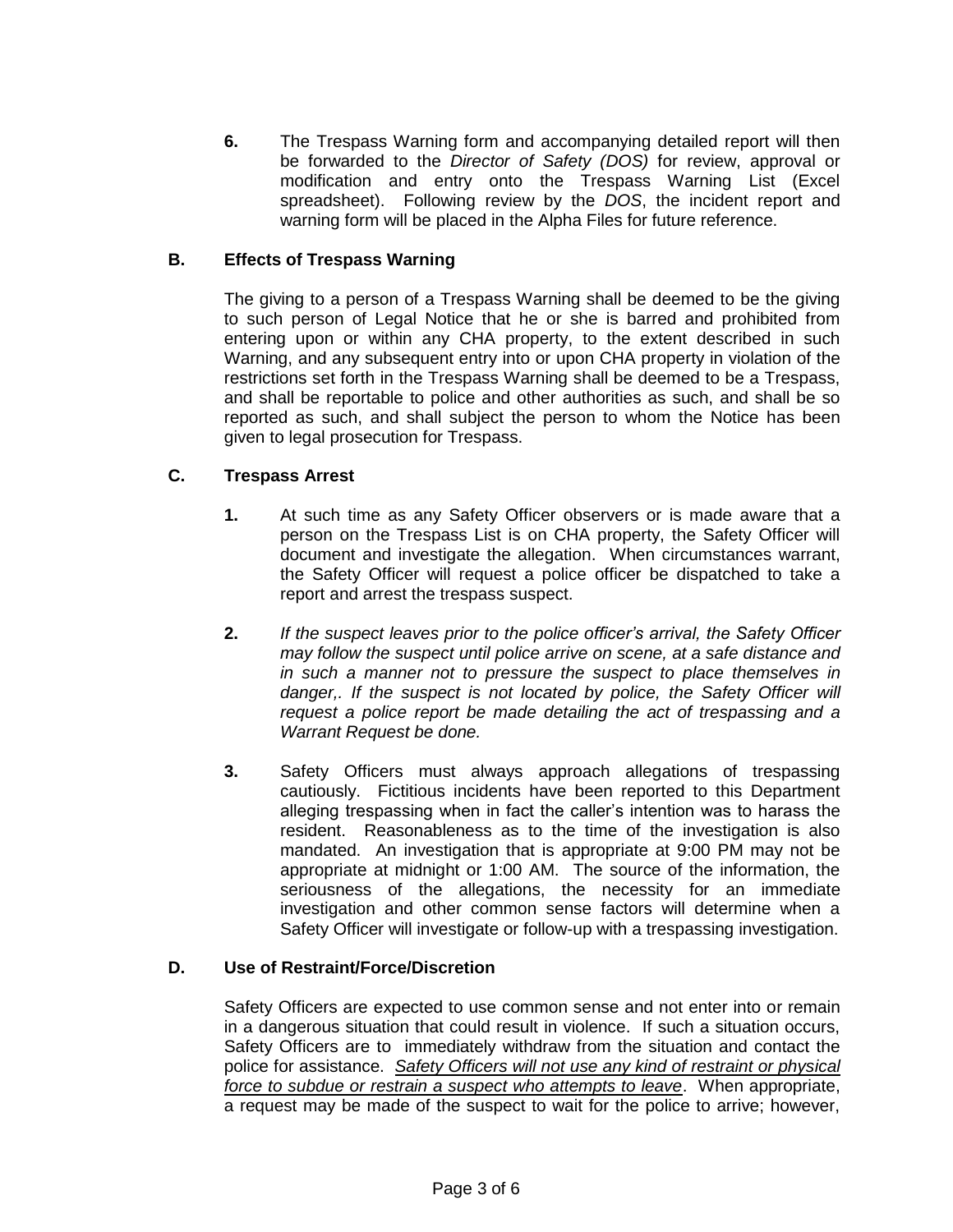their movement should not be restricted in any way. Safety Officers have every right to defend themselves as they withdraw from a bad situation.

Commissioned Police Officers who are employed by CHA are authorized by CHA to restrain and or arrest when special circumstances occur and it is in their judgement an arrest is the best course of action.

### **E. Trespass Appeal and Removal from the Trespass List**

- **1.** Following the issuance of a Trespass Warning, the suspect may request to have his/her name removed from the Trespass List. Information will be provided to the suspect about how this is done.
- **2.** The suspect will be advised to go to the Administration Building at 201 Switzler to pick up the Trespass Appeal Form.
- **3.** The form should be completed by the suspect, and returned to the Administrative Assistant. The Administrative Assistant will then datestamp the form and forward it to the *DOS* for formal review. NOTE: Only the suspect and/or the suspect's parent if the suspect is a juvenile may fill out and submit the form.
- **4.** The *DOS* within a reasonable period of time will then make a decision to do one of the following:
	- **a)** Trespass Warning continued in effect.
	- **b)** Trespass Warning modified.
	- **c)** Trespass Warning discontinued.
- **5.** The suspect will be notified in writing of the *DOS's* decision. The *DOS* will not discuss the results of the review with the suspect or family members prior to the suspects receipt of the letter. All communication concerning the *DOS's* decision will be in written format to prevent misunderstandings in what the *DOS* may or may not have said at a later time.
- **6.** If the trespass suspect is not satisfied with the decision of the DOS, *DOS* the suspect may appeal the decision to the Chief Executive Officer again using the Trespass List Appeal Form (Second Appeal) and the above described process.
- **7.** The Chief Executive Officer will then review the appeal and will decide to do one of the following:
	- **a)** Trespass Warning continued in effect.
	- **b)** Trespass Warning modified.
	- **c)** Trespass Warning discontinued.
- **8.** One appeal per year to both the DOS *DOS* and the Chief Executive Officer is permitted. The Chief Executive Officer's decision is final.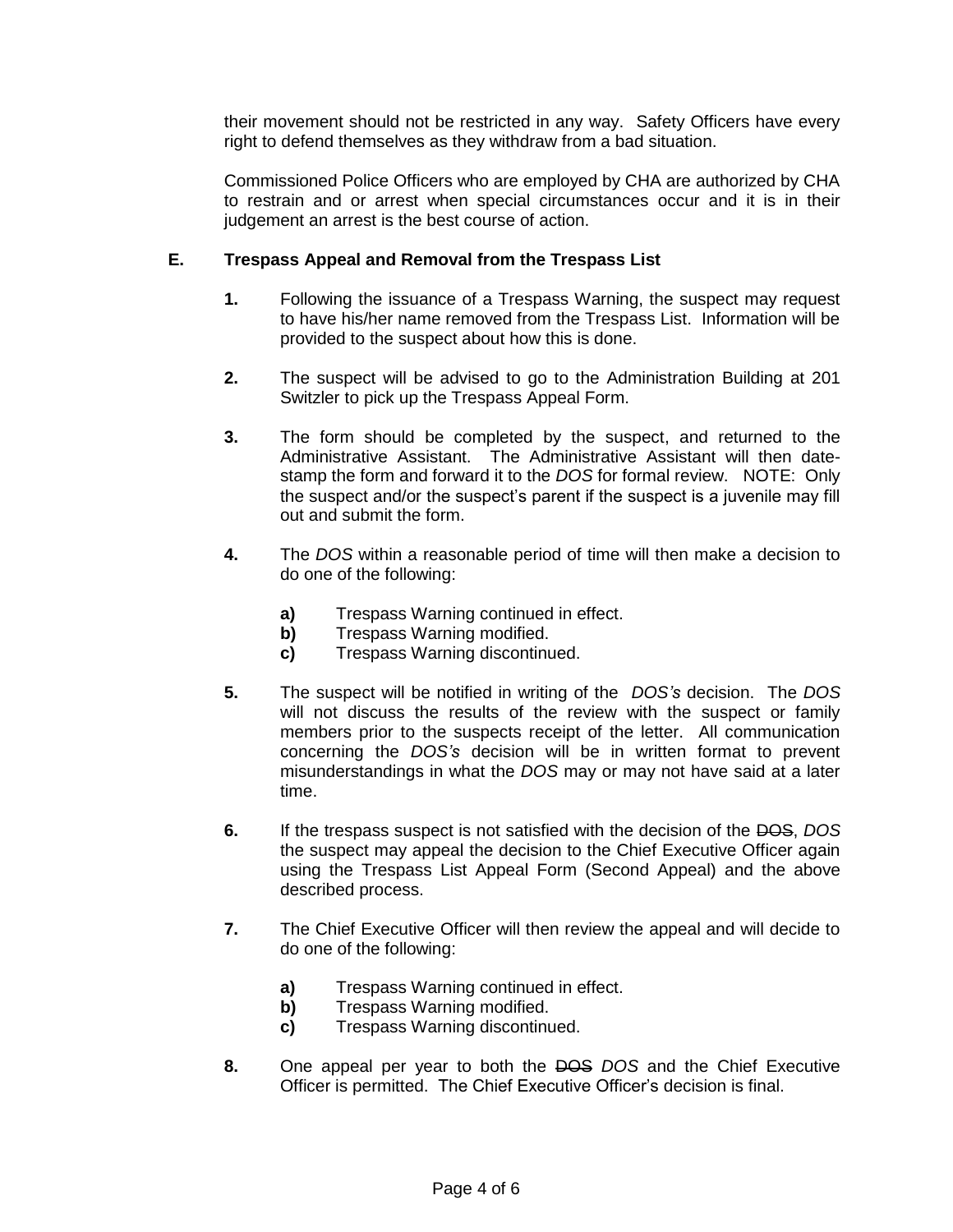- **9.** Verbal permission will never be given by the Safety Staff to violate the conditions of the Trespass Warning. The CEO or *DOS* or Acting *DOS* can, when circumstances warrant, make a temporary change in the conditions outlined in the original trespass warning. The new conditions will be in written form and shall include the dates and times of the change and details of the special circumstances. This person will be directed to carry the letter detailing the temporary changes with them and to immediately deliver it to any police officer or CHA employee requesting the information. This does not prevent a CHA Safety Officer, a police officer or other employee from escorting the individual onto CHA property to obtain personal property or conduct necessary business when appropriate. Employees must remain with the person on the Trespass List while they are on CHA property to prevent arrests for Trespassing.
- **10.** The Trespass List will be maintained by the *Director of Safety*
- **11.** *Exceptions:*
	- **a)** Unless specifically detailed in the Trespass Warning, the suspect may go to the Administration Building to conduct business.
	- **b)** Residents on the Trespass List may also go to their Site Managers office or Resident Services Office unless the Trespass Warning specifically prohibits such action.
	- **c)** People who are on the Trespass List may go to the Soup Kitchen at 616 Park Avenue during their open hours for the.
	- **d)** Residents on the Trespass List may go to their area dumpster, mailboxes and their nearest CHA laundry facility.
	- **e)** Residents living in either Oak or Paquin Tower may access all the common areas on the first floor and for those at Paquin Tower the ground level as well.
	- **f)** Any of the above exceptions may be modified depending on the nature of the allegations with the exception of their mailbox's.

## **F. Trespass List Review**

- **1.** As a general guideline one, three, and five years are the time periods used to automatically evaluate the possible removal of an individual's name from the Trespass List. There is no automatic date assigned when a person on the Trespass is removed from the list.
- **2.** Trespassers having committed minor infractions, disturbances, verbal threats, etc. will generally have their name removed from the Trespass List one year from the date of the last known incident or relevant arrest as determined by the DOS. (Example: A person is involved in a verbal disturbance and *is* then given a trespass warning. Following the warning, he is arrested for another peace disturbance and then later arrested for phone harassment. The one-year counting period begins again with the date of each subsequent reported violation.)
- **3.** Trespassers committing more serious violations such as misdemeanor assaults, misdemeanor stealing, misdemeanor possession of marijuana,